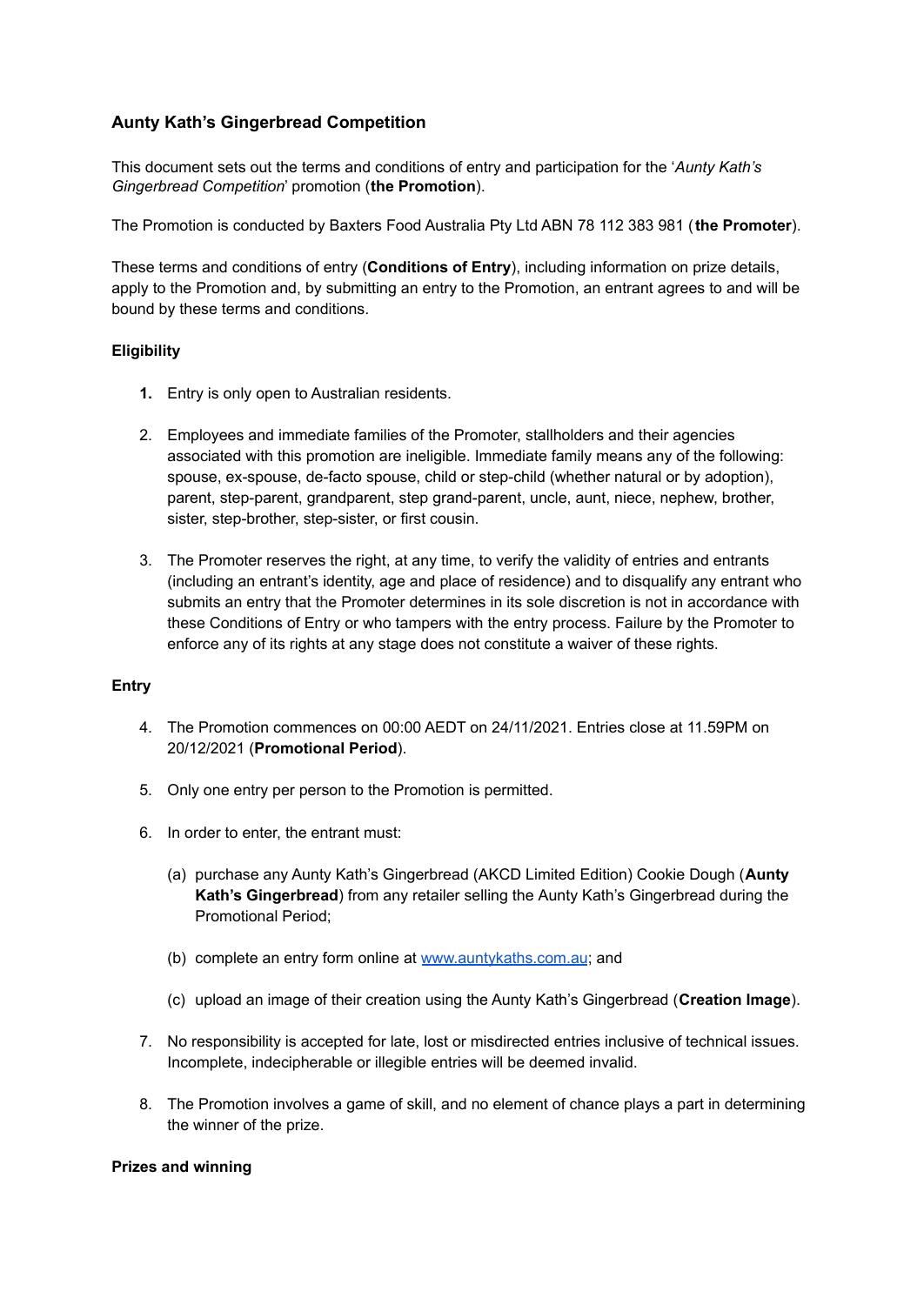- 9. There are five (5) prizes and there will be five (5) prize winners selected. Each winner will win one prize. Each prize is a \$200 Coles Voucher (**Prize**).
- 10. Each of the five (5) winners will be selected on creative merit and determined by the Promoter.
- 11. The Promoter will elect the five (5) winners of the Prize in its sole discretion on 21/12/2021. The five (5) winners will be notified promptly by email.
- 12. Upon notifying the relevant winner under clause 11, the Promoter will promptly deliver the Prize electronically to the relevant winner's nominated email address.
- 13. The Promoter's decision is final.
- 14. In the event that any of the five (5) winners are unable to be contacted by the 11:59 AEST 24/12/2021, the Promoter may, in its sole discretion, elect another winner by conducting such further judging as the original determination in order to distribute a Prize, subject to any written directions given by a regulatory authority.
- 15. The five (5) winners will be published on the Aunty Kath's Instagram account via a content post (@auntykaths).
- 16. If any of the five (5) winners of the Prize are under the age of 18 years, the Prize will be awarded to that winner's nominated parent or guardian.
- 17. If for any reason any of the five (5) winners do not redeem the Prize or an element of the Prize at the time stipulated by the Promoter, then the Prize or that element of the Prize will be forfeited.
- 18. If a Prize (or part of the Prize) is unavailable, the Promoter in its discretion, reserves the right to substitute the Prize (or that part of the Prize) with a prize to the equal value and/or specification, subject to any written directions from a regulatory authority.
- 19. The Prize, or any unused portion of the Prize is not transferrable or exchangeable and cannot be taken as cash.
- 20. Nothing in these terms and conditions limits, excludes or modifies or purports to limit, exclude or modify the consumer guarantee provisions of the Australian Consumer Law.

#### **General**

- 21. The entrant grants to the Promoter a royalty-free, irrevocable, worldwide licence to use the Creation Image for any purpose, including to display the Creation Image on its social media accounts and website (being Baxtersfoods.com.au).
- 22. If this Promotion is interfered with in any way or is not capable of being conducted as reasonably anticipated due to any reason beyond the control of the Promoter, the Promoter reserves the right, in its sole discretion, to the fullest extent permitted by law to: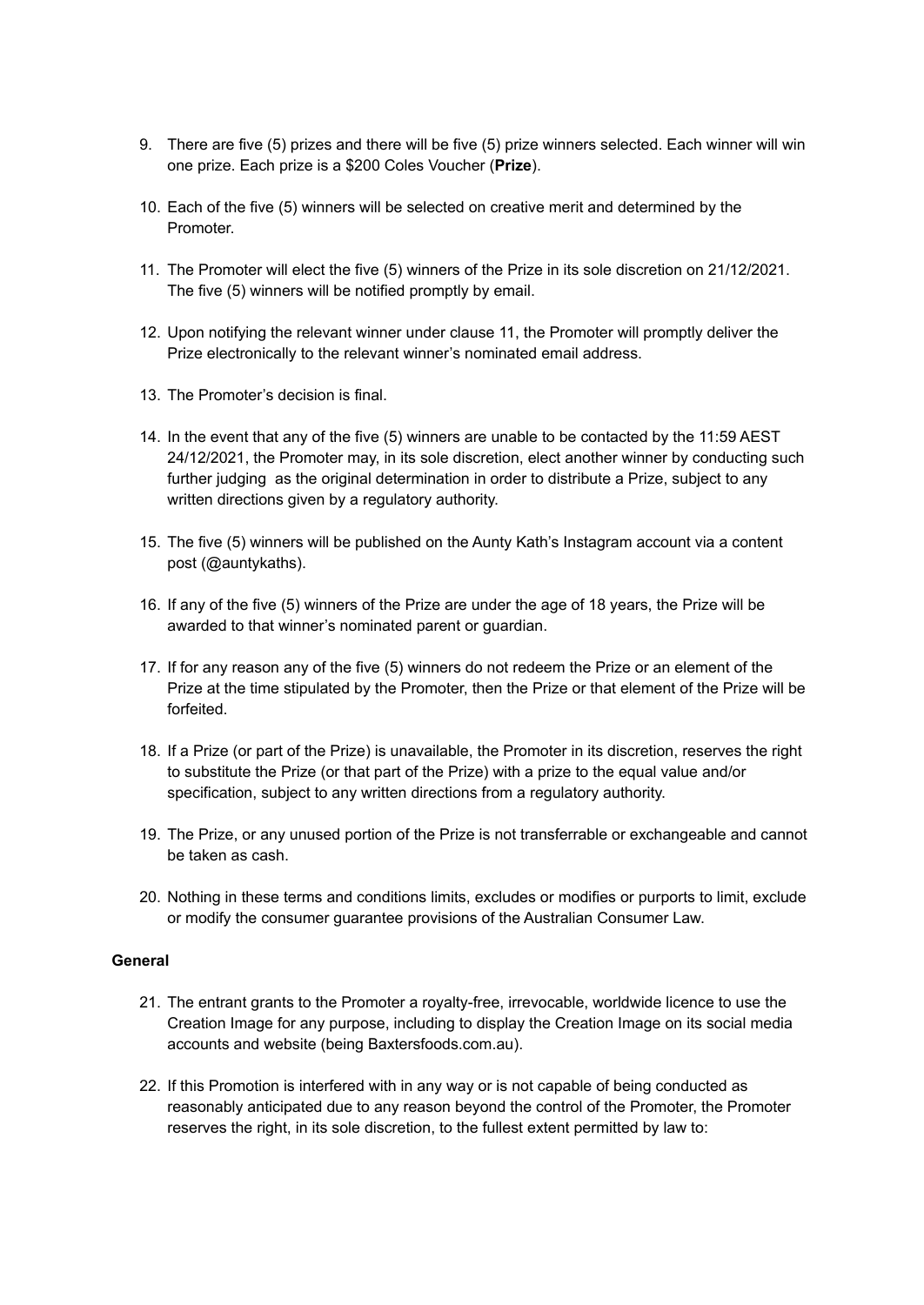- (a) disqualify any entrant; or
- (b) subject to any written directions from a regulatory authority, to modify, suspend, terminate or cancel the promotion, as appropriate.
- 23. The Promoter reserves the right to require any winner to provide proof of identity satisfactory to the Promoters (in their sole discretion) before awarding the Prize.
- 24. Each winner must comply with all reasonable directions or instructions of the Promoter in order to provide the Prize.
- 25. If more than one entry is received from a particular entrant for the Promotion, all additional entries submitted by that entrant will be invalid.
- 26. If required by legislation governing the conduct of the Promotion, the Promoter will provide details of any winner (such as the name and address) to any applicable government authority.
- 27. Each entrant consents to the Promoter using, without any fee or other remuneration, the name, likeness, image and/or voice of the entrant and the Promoter taking, recording and using images, audio or audio visual content (including video) of the entrant for the purpose of promoting the Promotion, the Promoter, the commercial partners of the Promoter or the products and services of Promoter or the Promoter's commercial partners in any way the Promoter considers appropriate. Each entrant agrees to sign any image release or other document required by the Promoter to give effect to this clause 27.
- 28. Subject to clause 20, and to the extent permitted by law, the Promoter excludes all liability to each of the five (5) winners for any costs, expenses, losses and damages suffered or incurred by each winner, including any liability for personal injury or death, liability due to negligence of the Promoter or their personnel, whether direct, indirect, special or consequential, arising in connection with the Competition, the prizes or any component of the prizes.
- 29. Except for any liability that cannot be excluded by law (including under the *Australian Consumer Law*), the Promoter (including its officers, employees and agents) also excludes all liability for any costs, expenses, losses and damages suffered or incurred by each winner or any entrant, including any liability for personal injury or death, liability due to negligence of the Promoter or its personnel, loss of business opportunity whether direct, indirect, special or consequential, arising in connection with, but not limited to, the following:
	- (a) any technical difficulties or equipment malfunction (whether or not under the Promoter's control);
	- (b) any theft, unauthorized access or third party interference;
	- (c) any entry prize claim that is late, lost, altered, damaged or misdirected (whether or not their receipt by the Promoter) due to any reason beyond the reasonable control of the Promoter;
	- (d) any tax liability incurred by winner or entrant; or
	- (e) use of the Prize.